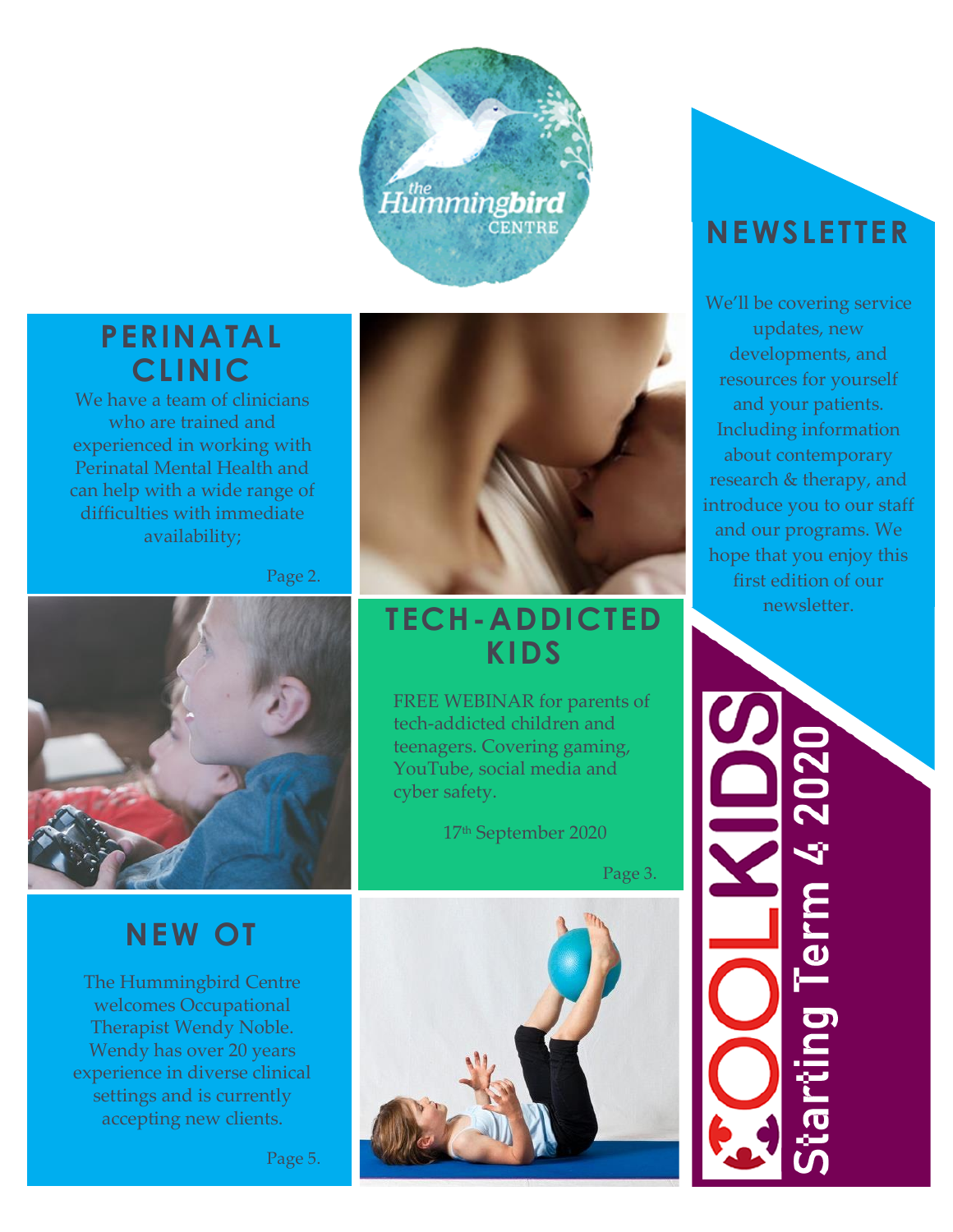# **PERINATAL**

# Clinic **ALCOHOL: AND ARRESTS**

The Hummingbird Centre's Perinatal Mental Health Clinic has expanded and has **immediate availability** to take new clients our new nlinic at Quora, Newcastle Private Hospital's Outpatient **Specialist Centre**. We are delighted to announce the expansion of our Perinatal team, with the addition of Dr Lisa Millar, Clinical Psychologist; Dr Shanna Logan, Clinical Psychologist, Vicki Mansfield Mental Health Accredited Social Worker and Alison Gosling, Psychologist. These lovely and highly experienced clinicians join the existing perinatal clinicians at The Hummingbird Centre, including Dr Rickie Elliott, Clinical Psychologist; Joelle Clark, Psychologist; and Ashleigh Fitzgerald, Accredited Mental Health Social Worker. All of our Perinatal clinicians are highly trained and experienced in the field.

**Perinatal and Infant Mental Health Services include** assessment and treatment for:

- Antenatal and Postnatal Anxiety and/or Depression
- Child Birth Preparation/Anxiety
- Birth Trauma
- Perinatal Grief and Loss
- Sleep-related Anxiety
- Couples Conflict
- Attachment and Bonding Concerns
- And more…

The Hummingbird Centre also frequently runs Postnatal Anxiety and Depression Group Programs and Circle of Security Parenting Groups.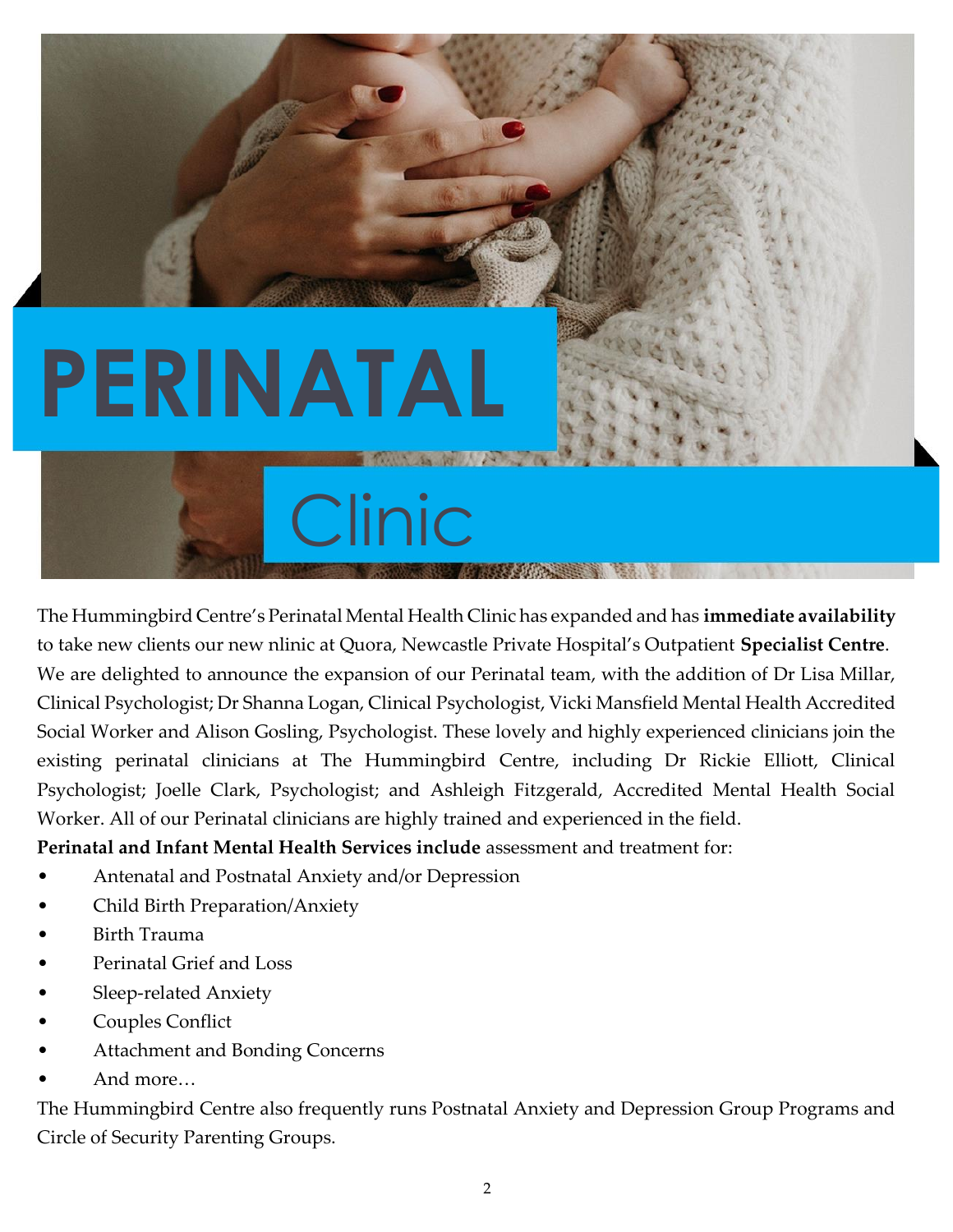

#### **17th September 7:30pm**

Gaming and screen time is often at the forefront of a modern parent's mind. Knowing the many opportunities that technology provides, it can be difficult to balance the benefits with some of the risks. Excessive gaming and screen time is a concern that offers simmers at the surface for many when kids are accessing their devices. For many Australian families, they face an ongoing struggle of getting children and teens off their devices. This session will aim to help parents understand why some young people can find it hard to get off their games, and explore some of the psychological tricks that game developers use to maintain player engagement. We'll explore common questions that parents have about screen time, including why kids love watching other kids play games on YouTube. We will look into the red flags that parents can look out for if children are having problems with excessive gaming, and discuss

practical strategies for managing device use at home. We will also touch on social media and cyber safety, and provide parents with additional resources to follow-up with after the session. **PRESENTER: Jordan Foster, Clinical Psychologist**

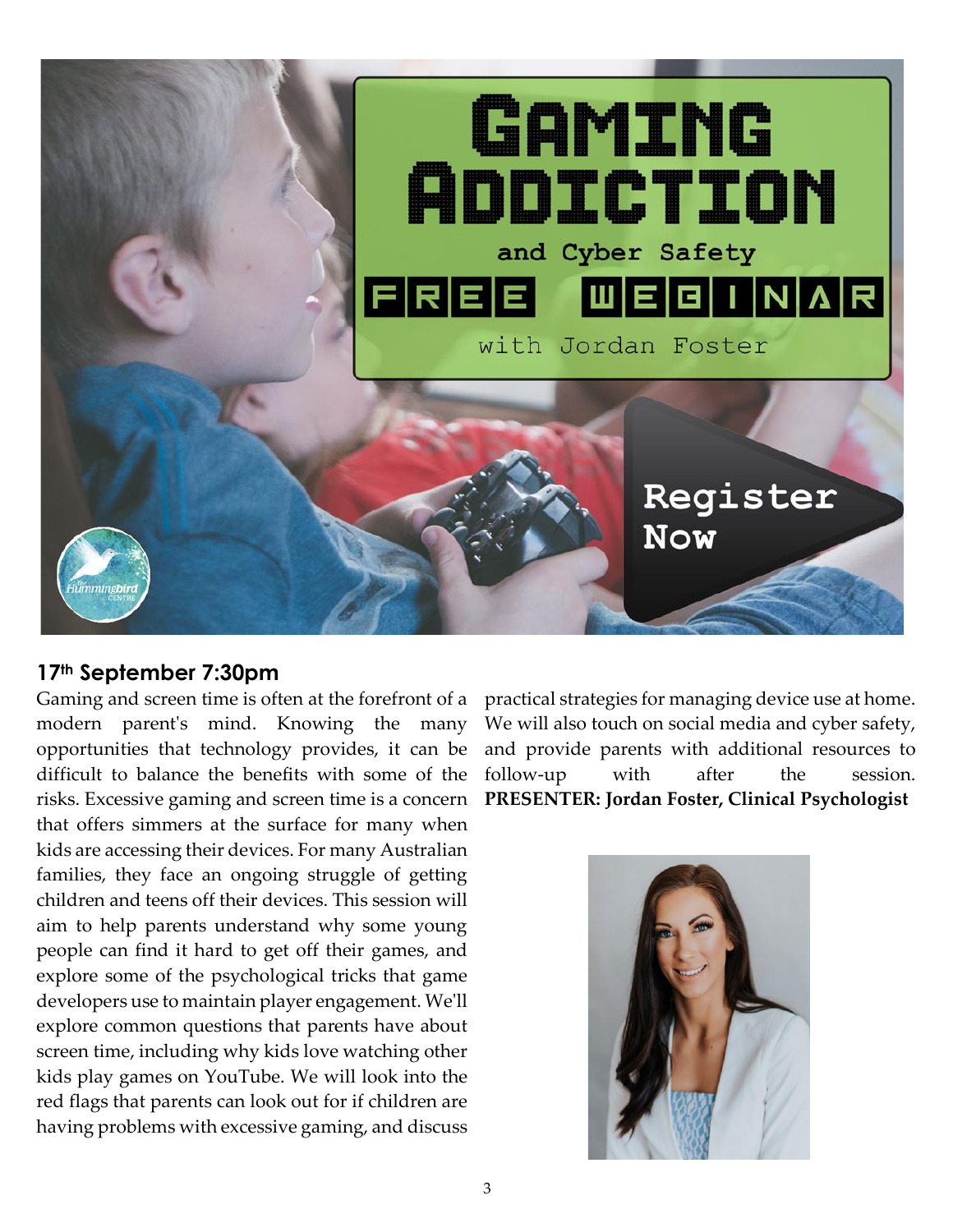# COOL KIDS

#### **Term 4, 2020**

The Cool Kids program is a 10 session Cognitive Behaviour based therapy group which specifically targets children aged 8 years to 12 years who meet criteria for an **Anxiety Disorder** or who have high levels of anxious symptoms.

The Hummingbird Centre **Psychologist Madeleine Berryman** will be running the kid's online group. Madeleine is an accredited Cool Kids provider.

The Hummingbird Centre **Psychologist Nimra Bilgrami** will be running the parent's online group. Nimra is an accredited Cool Kids provider. The parenting sessions are to enable parents to best support their children learn these new skills, to help them practice the new strategies in day-to-day activities.

Knowledge areas covered in the Cool Kids program include:

- Psycho-Education (education about anxiety)
- Identifying Anxiety and Relaxation
- Identifying and Challenging Thoughts
- Facing Your Fears
- Problem Solving
- Assertiveness
- Managing Bullying

# COLKIDS ACCREDITED